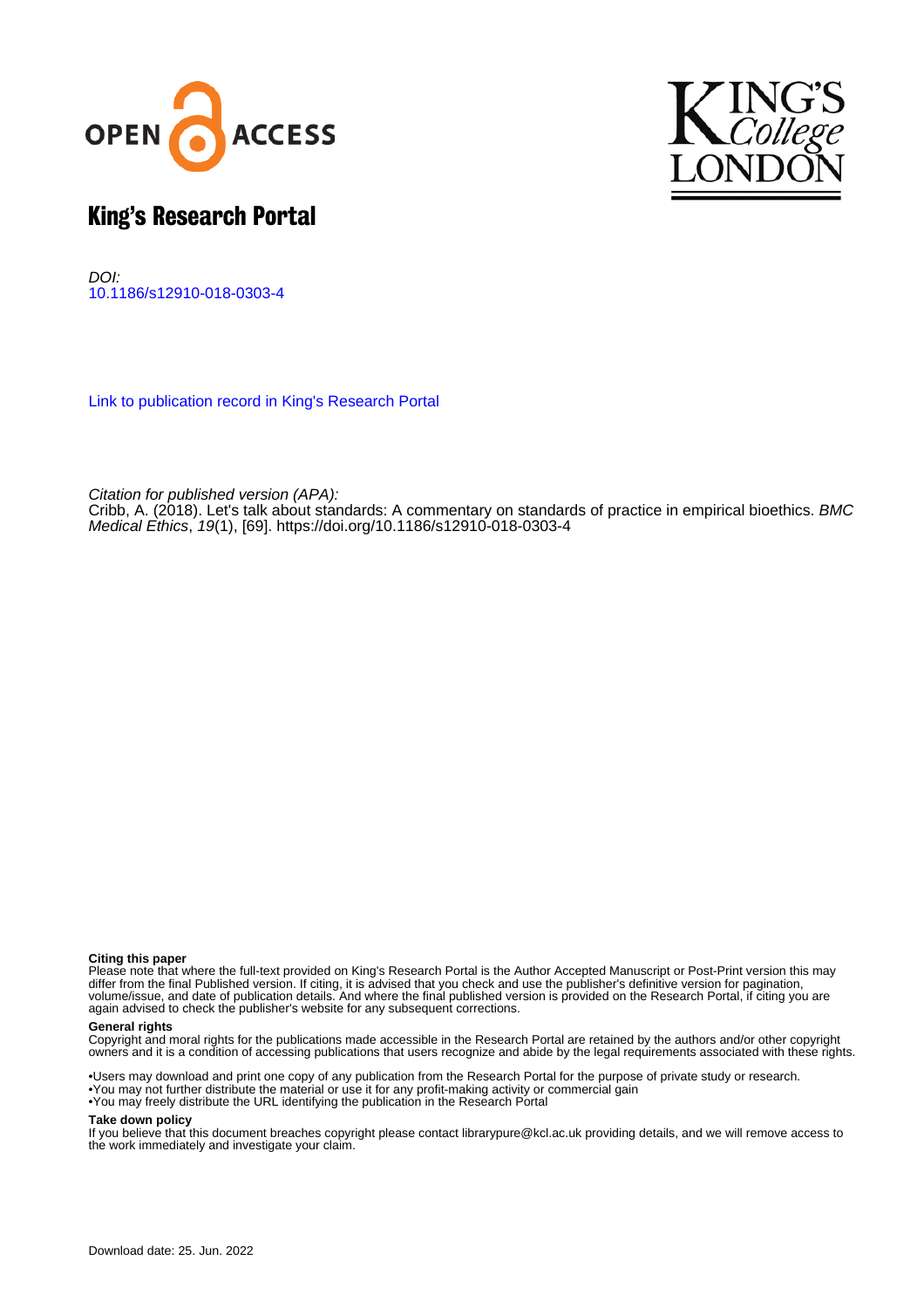### **CORRESPONDENCE CORRESPONDENCE** *CORRESPONDENCE*



# Let's talk about standards: a commentary on standards of practice in empirical bioethics

Alan Cribbo

#### Abstract

This commentary welcomes the work of Ives et al. on Standards of practice in Empirical Bioethics, and especially the dialogical spirit in which the standards have been constructed and offered. It also raises some questions about the consistent interpretation and use of such standards.

Keywords: Empirical bioethics, Standards, Consensus, Disagreement

#### Main text

Surely most people are ambivalent about standards. We wish to set and keep standards, of course, but we are conscious that standards can go wrong in various ways, for example: they can be badly calibrated, including by being too vague or too narrowly defined; or they can have unintended consequences such as by having oppressive effects when they are meant to be helpful. I may wish to be respectful towards my parents but the very act of being reminded of that standard can cause me to fail.

The authors of "Standards of practice in Empirical Bioethics research" [[1](#page-3-0)] deserve many congratulations not only for recognising that standard setting is a tricky business but for conscientiously striving to keep their balance whilst navigating these hazardous paths.

The whole work is presented as a staging post in a move 'towards' consensus about standards. And the results are explicitly treated as both the consequence of one process and the start of another one – they reflect dialogue and debate amongst the 16 participants and co-authors and they are being offered in order to initiate a larger conversation. The resulting text wonderfully holds together two sets of tensions between closing things down and opening them up. It carefully articulates the consensus statements whilst clarifying the disagreements that had to be negotiated in the process of formulating them. And it also embodies a respectful dialogue with the community of readers – "This specifies where we got to. But what do you think?"

King's College London, London, UK



Because so much is going on in this richly woven text it is impossible to respond adequately in a short commentary. But I will just make some brief observations relating to each of the two phases of dialogue – the process of standard setting reported in the paper and the anticipated phase of standard reception or use.

The first thing that becomes manifest on reading the text is that finding a framing, and a language, for standards is far from straightforward. This is not surprising given that the project of empirical bioethics centres around, and depends upon, foundational debates about the nature of knowledge and ethics. When the issues in question are at this foundational level then every word that is chosen can have different implications and resonances for different people. This applies, not least, to the central business of capturing what is going on when the word 'empirical' is added to the word 'bioethics'. Unless we are happy to extend the label of 'empirical bioethics' to essentially descriptive work (and I will come back to that idea) it seems uncontroversial to say that empirical bioethics is a field in which the methods of empirical social sciences and a concern for what ought to be done co-exist. However the reported discussion and disagreements around, and the resultant and very measured wording of, standards 2 and 4 show how difficult it is to definitely say much more than this. These standards (along with 5 and 6) refer to the business of 'integration'. Standard 2 talks about the integration of 'empirical methods' and 'ethical argument'; standard 4 sees integration as requiring an account of how 'the empirical' and 'the normative' are related. The commentary provided Correspondence: [alan.cribb@kcl.ac.uk](mailto:alan.cribb@kcl.ac.uk) makes it very clear that – even if we are merely seeking

> © The Author(s). 2018 **Open Access** This article is distributed under the terms of the Creative Commons Attribution 4.0 International License [\(http://creativecommons.org/licenses/by/4.0/](http://creativecommons.org/licenses/by/4.0/)), which permits unrestricted use, distribution, and reproduction in any medium, provided you give appropriate credit to the original author(s) and the source, provide a link to the Creative Commons license, and indicate if changes were made. The Creative Commons Public Domain Dedication waiver [\(http://creativecommons.org/publicdomain/zero/1.0/](http://creativecommons.org/publicdomain/zero/1.0/)) applies to the data made available in this article, unless otherwise stated.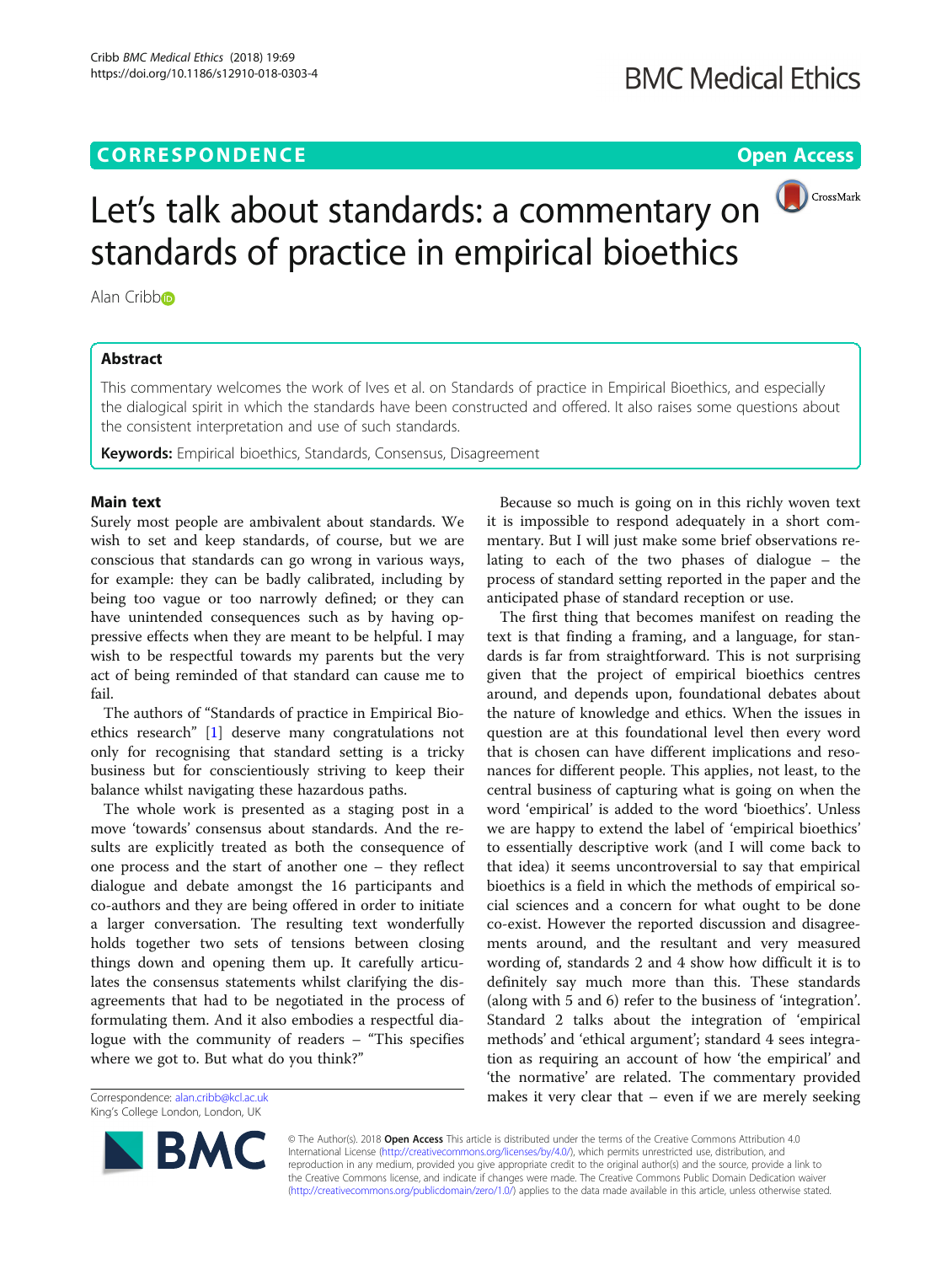to do justice to the participants in the consensus seeking process - we should interpret the idea of 'integration' in an elastic way. Specifically we are not being asked to presume either that empirical and normative kinds of inquiry can be seamlessly combined or that they represent two clearly distinct kinds of things in the first place. Those who are unhappy with the latter presumption may, as the authors note, be resistant to engaging with the concept of integration, seeing it as "the construct of an artificial philosophical separation". In short, a word that sits at the core of the standards - 'integration' – albeit quite explicitly allowing for "an expansive understanding of 'integration'" – seems problematic, for fundamental reasons, to some of the participants in the consensus setting process. This raises questions about how far such standards would be accepted, interpreted and applied in consistent ways, especially when they are dislodged from the narrative within which they are presented.

The (unavoidable) foundational disputes are managed by the authors – including in the formulation of the standards themselves – with skill and subtlety. For example, the standards require researchers simply to articulate their broad epistemological/ meta-ethical position but to explain and justify how this position is translated into specific project methodology. This means that researchers are not expected to try and persuade their readers of the validity of their underlying philosophical stance (although they will typically be signposting readers to currents of literature where that is attempted) but they are expected to make that stance sufficiently clear as part of enabling the reader to make sense of, and assess the appropriateness and rigour of, the specific conjunction of aims and methods set out. In clarifying and defending these requirements the authors explain that "it would be unreasonably burdensome to expect researchers to defend all meta-ethical and epistemological commitments and assumptions in every paper".

I would like, as an aside, to briefly note the wisdom of this remark about burdensomeness. I would guess that many people who think of themselves as doing empirical bioethics will not only be pleased not to have to constantly "defend all meta-ethical and epistemological commitments and assumptions" but will be cautious about their capacity to defend them at all (if 'defend' implies an effort that is sufficiently sophisticated to be a credible candidate for success rather than simply one of 'taking a stab'). The people I have in mind here are not indifferent to the demands of philosophical ethics but, rather, are mindful of just how onerous those demands are.

Turning to the question about the potential reception and use of the standards then what should we imagine

about who might make use of them, and when, where and how? In opening up the conversation these are some of the key questions the authors are raising for readers. The authors have done a lot of work and much of the rest is for other people to debate and fathom. I have already raised a concern about the fundamental challenge of different users interpreting the standards in diverse ways. But, leaving that aside, it is clear that there are a number of other uncertainties and complications to address. I will just flag up one practical uncertainty here – assuming we were to agree standards for empirical bioethics research (along the lines of the ones recommended here) then to what research efforts and what fractions of efforts should these standards be applied? The authors are sensitive to the danger that the standards will be seen as drawing territorial boundaries between 'real' empirical bioethics (as defined by the standards) and other things calling themselves empirical bioethics. But, as they make clear, this is inevitable given their project – a necessary part of specifying standards for 'x' is specifying what is meant by 'x'. The paper explicitly lists four kinds of research that are not covered by the standards but that, at least in some cases, might be thought by some people to fall within a broader notion of empirical bioethics. The upshot of this is that different strands of research within a large research programme, and sometimes with a single project, will fall either side of this boundary. Even assuming that some researchers accept the standards reported in this paper they may find it more comfortable to refer to the whole programme or project as work in 'empirical bioethics' (by virtue of it containing some clear strand that fits the standards specification) rather than to disaggregate the programme or project into parts. People have to find convenient summary labels for their work and although not everything can be allowed to be assigned any label the limits of what counts as defensible 'packaging claims' are fuzzy. Perhaps more significantly the same applies if we 'zoom in' from programmes and projects to specific research activities and products, and to elements of activities and products (e.g. individual papers). Obviously not every single research breath or every clause of every sentence has to conform to whatever standards are agreed – this is obviously a nonsense. Some notion of a suitably sized 'unit of research' is entailed in the interpretation and application of these standards and that may call for further thought. This is not meant as an academic point but a practical one – for example, when is it OK to publish papers that do not explain and justify project methodology if such an account exists somewhere else? Given the notorious challenges of juggling the demands of journals in interdisciplinary fields some pragmatic flexibility in the overt application of standards is no doubt needed.

This whole intervention is to be applauded. The authors offer us some standards and invite us to a